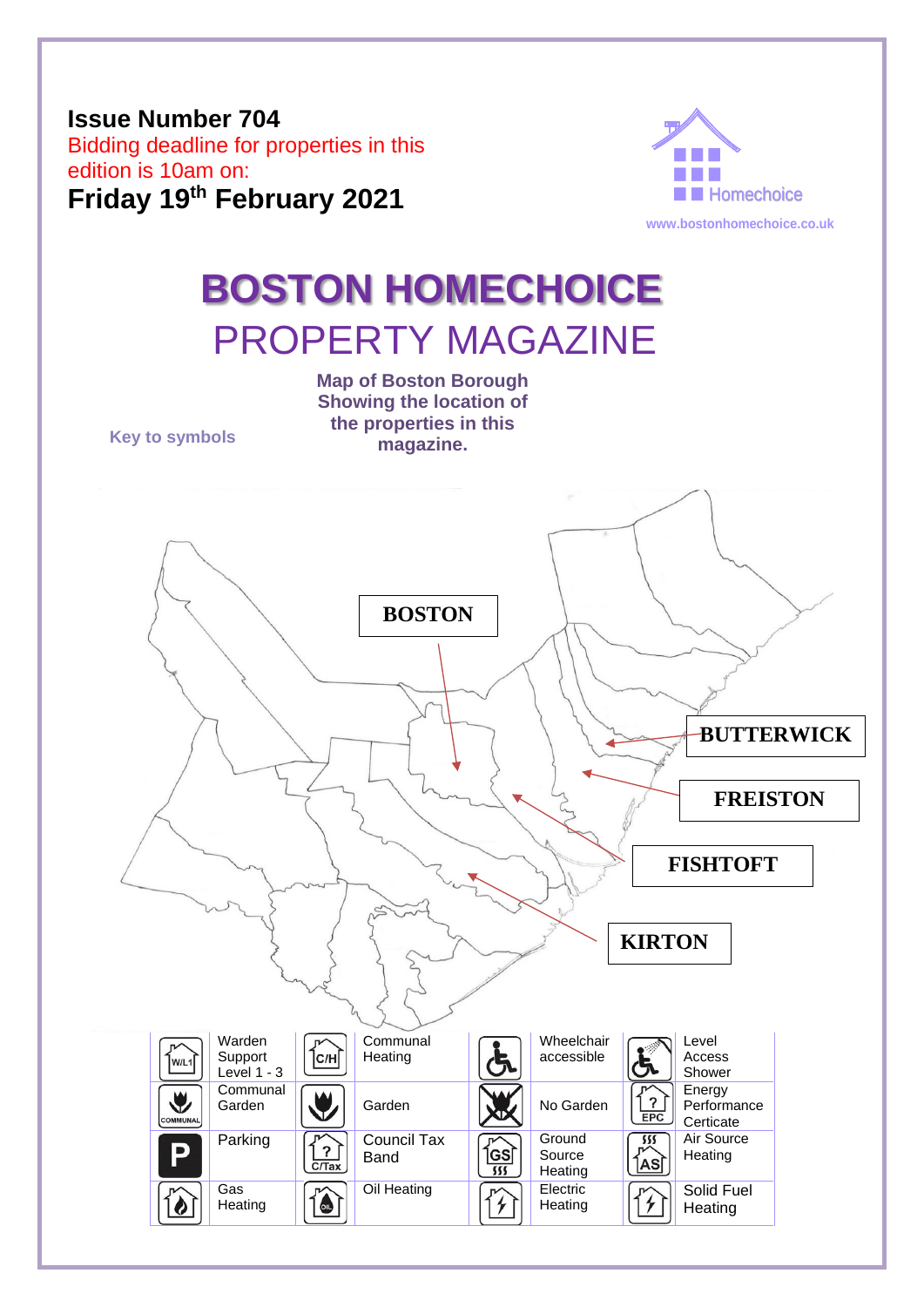

| $\left \frac{1}{\ln 2}\right  \left \frac{1}{\ln 2}\right  \left \frac{1}{\ln 2}\right  \left \frac{1}{\ln 2}\right  \left \frac{1}{\ln 2}\right $ |  |  |  |  |  |  |
|----------------------------------------------------------------------------------------------------------------------------------------------------|--|--|--|--|--|--|
|----------------------------------------------------------------------------------------------------------------------------------------------------|--|--|--|--|--|--|

#### **Witham Court, BOSTON – Ground Floor Studio Flat Fully Supported Rent & Charges £110.34**

#### **You will be required to undergo an assessment of your support needs..**

**Bids from**: Single applicants with an assessed support need for this type of accommodation. Local amenities include a newsagents, Fish & Chip shop, within walking distance to town centre and there is a regular bus service

#### **THIS PROPERTY IS READY TO LET**

**Ref: 45 LHP**



|--|--|

**Located in Boston**

#### **Richmond House, BOSTON – First Floor Studio Flat Fully Supported Rent & Charges £119.35**

#### **You will be required to undergo an assessment of your support needs Bids from:** Single applicants

Located on the outskirts of Boston, local amenities newsagent, fish & chip shop, Hairdressers/barbers, eastern european supermarket and there is a regular bus service to Boston and Skegness

#### **THIS PROPERTY WILL BE AVAILABLE SOON**



#### $C/H$  $W/I$

#### **The Evergreens, BUTTERWICK – 2 x 2 Bed First Floor Fully Supported Flat Rent & Charges £192.01**

#### **You will be required to undergo an assessment of your support needs.**

**Bids from**: Couples or Single applicants over 50 with full time carer, couples and single applicants will be considered

Located on the outskirts of Boston, local amenities include post office, butchers and there is a regular bus service to Boston and Skegness

#### **ONE PROPERTY IS READY TO LET**







#### **Daisy Dale, BOSTON – 1 Bed Ground Floor Flat Rent & Charges TBC**

**Bids from**: Couples or Single applicants

One bedroom two person ground floor flat. Located Close to Boston's town centre. Local Lettings Policy Applies.

Longhurst Group operate a digital Lettings process. All of our documents will be shared with you electronically and we would require a digital signature as part of the process. Therefore it is important that each applicant must ideally have their own individual email address, however a paper operated approach is available should this be required.

**A minimum of 4 weeks rent required at sign up.** Applicants should have the means to pay this before placing a bid on an Longhurst Group property, including applicants on Housing Benefit. All offers are subject to an affordability assessment. Pets may be considered in line with our policy





#### **Pilgrim Mews, BOSTON – 1 Bed First Floor Flat Rent & Charges £68.03**

**Bids from**: Single applicants over the age of 21

Successful applicant will be invited to attend an interview

Located within walking distance of Boston Town centre, there is a regular

bus service into town. Local amenities include a newsagent and fish & chip shop, superrmark

### **Local Lettings Policy applies**

### **THIS PROPERTY IS READY TO LET**









**Located in Butterwick**

No Photograph provided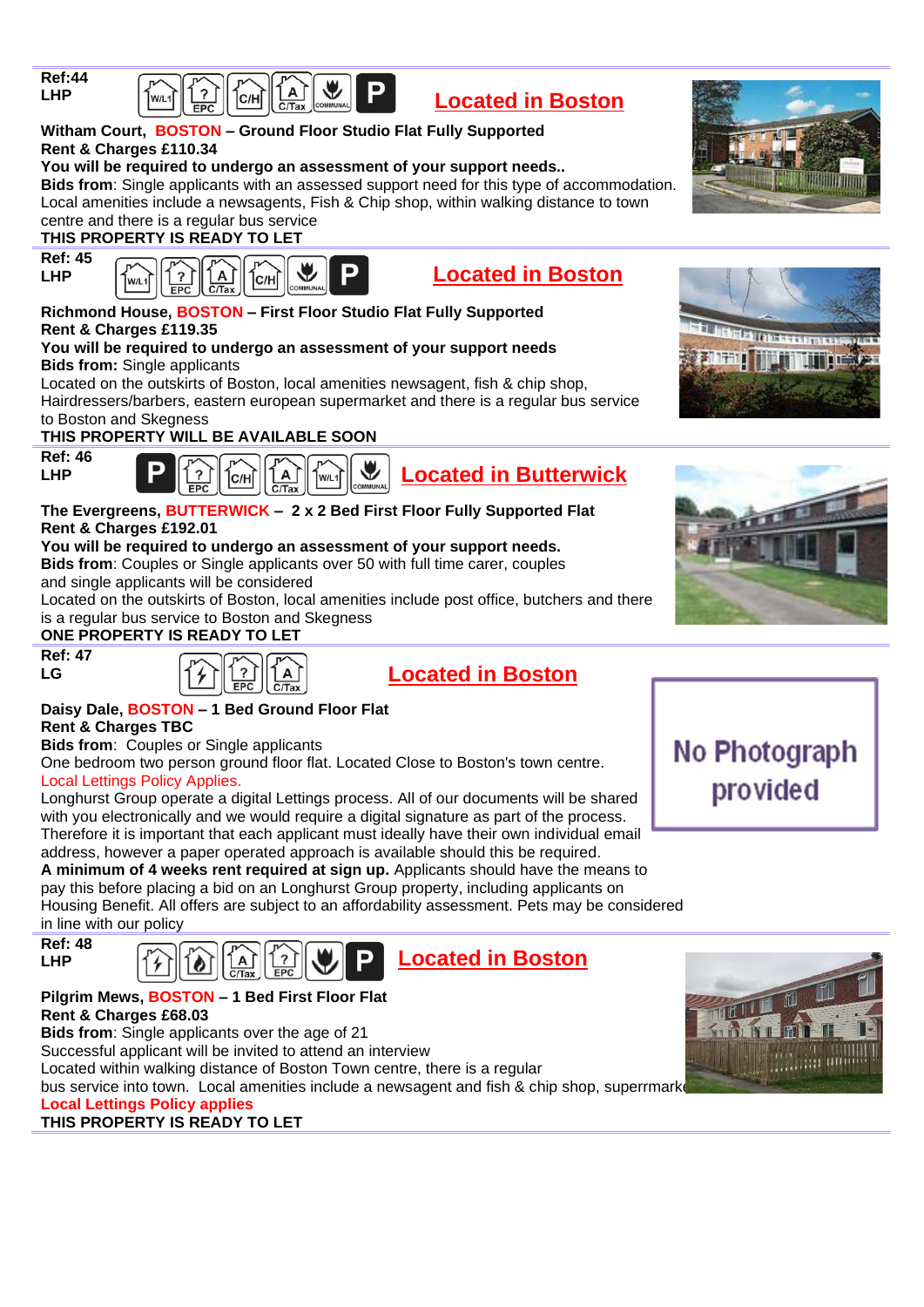**Ref: 49 LHP**



#### **Haltoft End Estate, FREISTON – 2 Bed Bunglaow Rent & Charges £85.49**

**Bids from:** Couples or Single applicants with dependant or full time carer over the age of 55, or 50 with a medical need or who meets the folliowing criteria:low/high mobility

Located in the village of Freiston there is a newsagent/post office, butchers and several Public Houses. There is a regualr bus service into Boston and Skegness

#### This property has a shower in place of a bath **THIS PROPERTY WILL BE AVAILABLE SOON**

**Ref:50 LHP**





**Located in Freiston**

#### **School Lane, BUTTERWICK – 2 Bed Bugalow Partial Supported Rent & Charges £92.22**

**Bids from:** Couples or Single applicants with dependant or full time carer over the age of 55, or 50 with a medical need or who meets the folliowing criteria:low/high mobility

Located on the outskirts of Boston, local amenities include post office, butchers and There is a regular bus service to Boston and Skegness

#### **THIS PROPERTY WILL BE AVAILABLE SOON**

**Ref: 51 LHP**



| cated in B |  |
|------------|--|
|            |  |

# **Elizabeth Road, BOSTON– 2 Bed First Floor Flat**

**Rent & Charges £85.21**

**Bids from:** Families with 1 or 2 children dependant on age and sex of children. Couples or single applicants in work or those ecxpecting their first child maybe considered Located on the outskirts of Bsoton town, walking distance from numerous primary schools,

fish & chip shop, small supermarket, newsagent & pharmacy, local swimming pool & gym. There is a regualr bus service into Boston's town centre

### **THIS PROPERTY IS READY TO LET**

**Ref: 52 LHP**



# **Located in Kirton**

#### **Hardwick Estate, KIRTON – 2 Bed First Floor Flat Rent & Charges £86.42**

**Bids from:** Families with 1 or 2 children dependant on age and sex of children. Couples or single applicants in work or those ecxpecting their first child maybe considered Located 4 miles from Boston, local amenities include, medical centre, newsagent, small supermarket, various eateries, primary and secondary schools

**THIS PROPERTY WILL BE AVAILABLE SOON**

**Ref: 53 LHP**





#### **Hardwick Estate, KIRTON – 2 Bed First Floor Flat Rent & Charges £86.42**

**Bids from:** Families with 1 or 2 children dependant on age and sex of children. Couples or single applicants in work or those ecxpecting their first child maybe considered Located 4 miles from Boston, local amenities include, medical centre, newsagent, small supermarket, various eateries, primary and secondary schools

#### **THIS PROPERTY WILL BE AVAILABLE SOON**







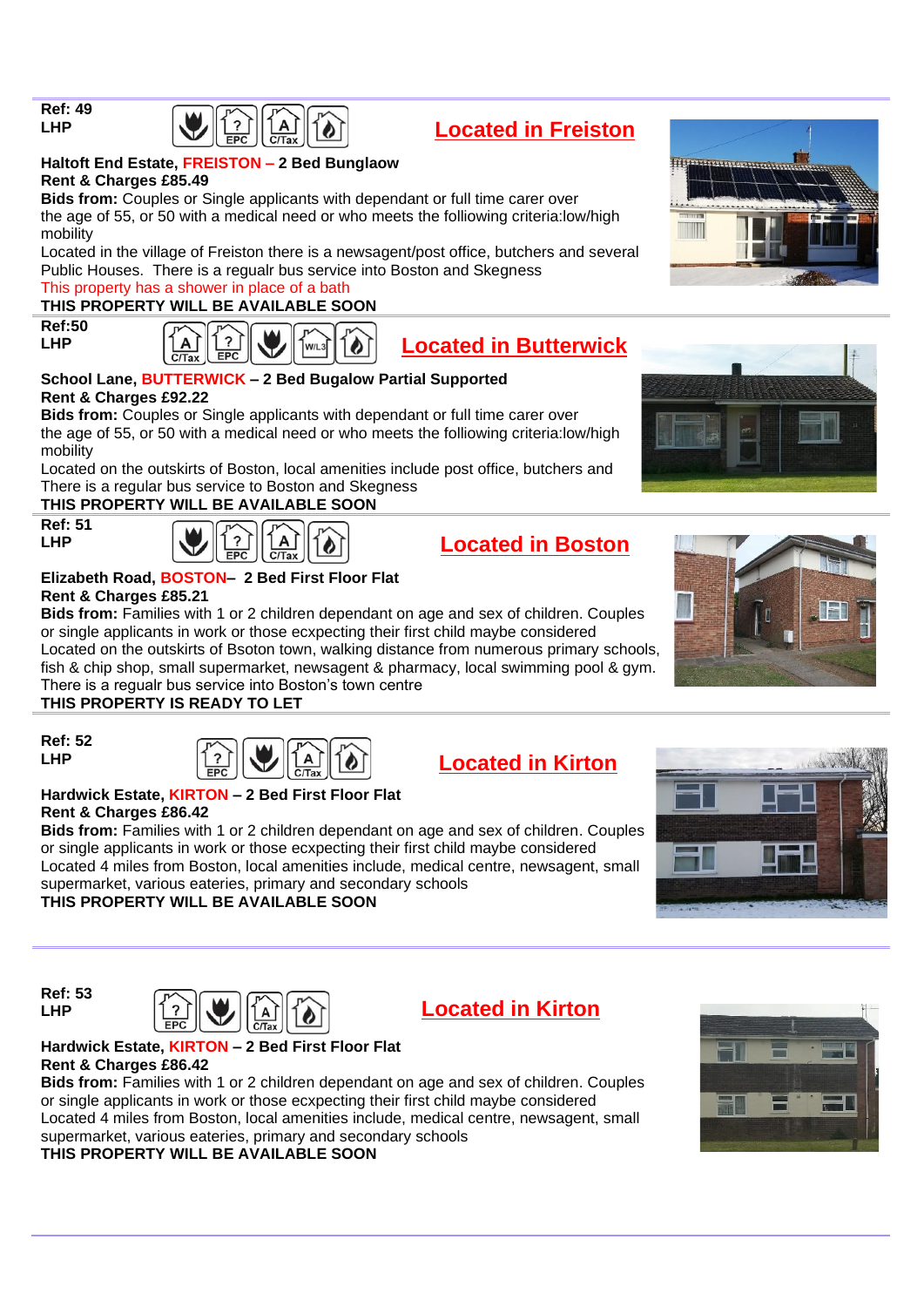



#### **Clifton Road, FISHTOFT - 2 Bed First Floor Flat Rent & Charges £86.99**

**Bids from:** Families with 1 or 2 children dependant on age and sex of children who require Adaptions.

#### This property has a level access shower in place of a bath

Located in the village of Fishtoft, local amenities include, primary school, fish & chip shop, small supermarket and newsagent

#### **THIS PROPERTY WILL BE AVAILABLE SOON**

**Ref: 55 LHP**





#### **Taverner Road, BOSTON – 3 Bed House Rent & Charges £102.91**

**Bids from:** Families with 2 to 3 children dependant on ages and sex of children Located on the outskirts of Boston, local amenities include a post offfice, small supermarket, Primary school and there is a regular bus service into Boston's town centre.

#### This property has off road parking

#### **THIS PROPERTY WILL BE AVAILABLE SOON**

**Ref: 56 LHP**



**Located in Boston**

#### **Ingram Road, BOSTON – 3 Bed House Rent & Charges £99.71**

**Bids from:** Families with 2 to 3 children dependant on ages and sex of children who require Adaptions.

Located on the outskirts of Boston, local amenities include a post office, small supermarket, Primary school and there is a regular bus service into Boston's town centre. This property has a level access shower in place of a bath

**THIS PROPERTY WILL BE AVAILABLE SOON**









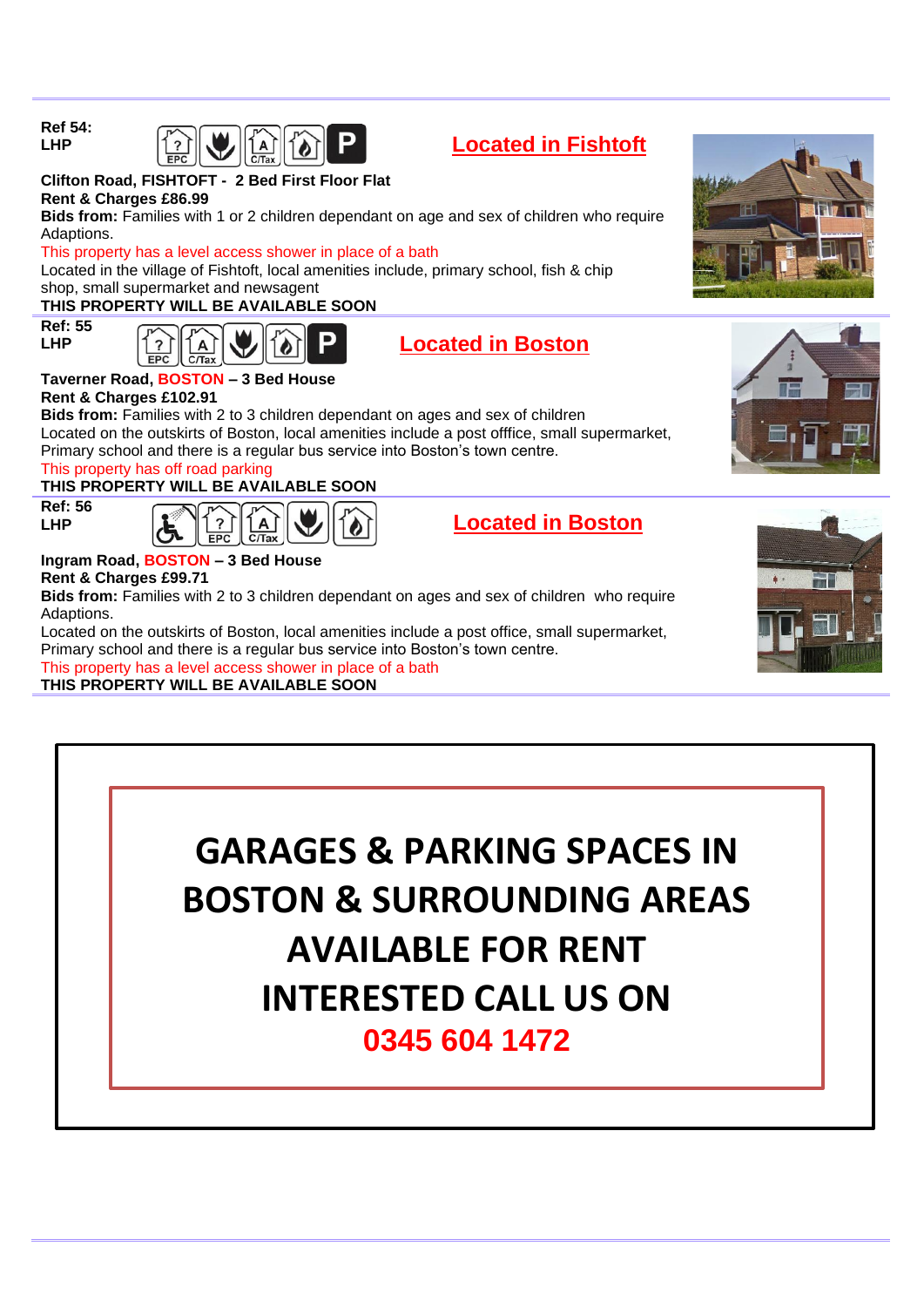# **MAYFIELDS EXTRA CARE SCHEME**



Mayfields is an independent living extra care scheme in Boston. There are two coordinators that work a rota system enabling a member of staff to be on site Monday to Sunday between  $9 - 3$ pm. The coordinators arrange daily activities Monday to Friday with the occasional performer and afternoon tea for special occasions. Diane and Sandra are always willing to help and assist tenants with maintaining an independent lifestyle.

There are 40 self-contained flats incorporating a lounge/kitchen area, bedroom, bathroom and hall.

There is a member of staff on reception Monday to Sunday 9.30 – 12.30 to welcome visitors and help out at lunchtime.

Mayfields has a beautiful restaurant where tenants and visitors can enjoy each other's company while having a meal, they provide a three course daily meal which is chargeable via their rent. Tenants are welcome to ask family and friends to join them for lunch at a separate charge